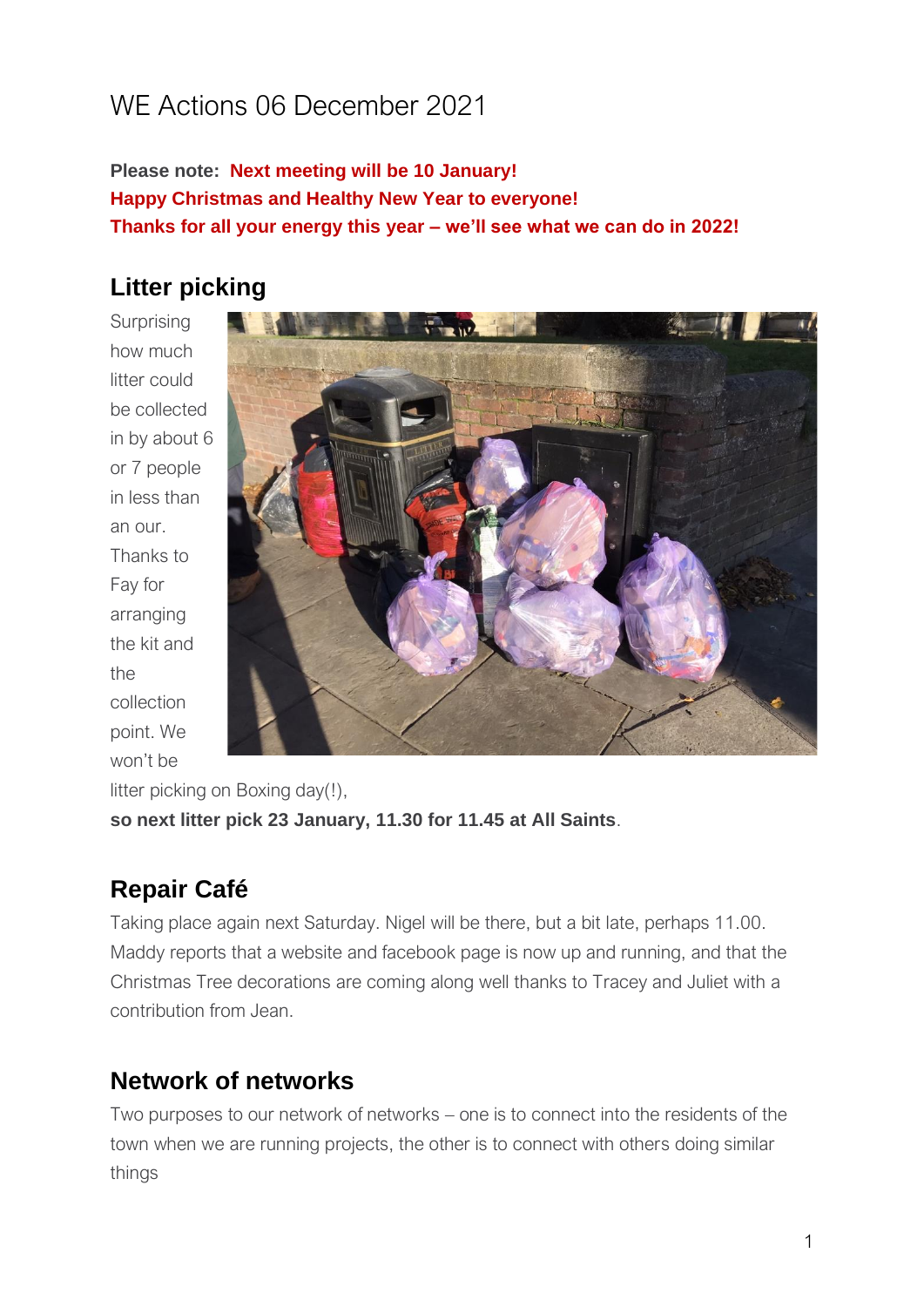**Face to face:** about 20 people came to Wright's Meadow Community Centre. Thanks to Saf for asking Ray Farmer if we could use the room. Really nice to get together and chat and meet new people. Decided it would be good to do this once a quarter, and perhaps move around the area rather than always meet in the same place.

Action

• **Arif** to to see if a hall in Totteridge or the Hive is free on 21 or 28 Feb.

**Town Committee**: need to see if we can get this as an agenda item on the next Town Committee agenda

Action

• **Penelope** to pick up with Karen and Saf.

**Noticeboards**: Saf provided a list of noticeboards some time back – we need to know who the key holders are.

Action

• **Saf** to approach ward members and find out if they hold the keys and if not who

**Faith information**: Thanks to Karen for going into the spreadsheet on our googledrive and indicating which faith organisations she could link with.

Action

• **Everyone** to go in and put their name against those they would like to make contact with. Primary purpose is to seek their involvement with Bee Squared, but to also share the newsletter etc. Please add faith settings not on the list. https://drive.google.com/drive/folders/1DoRBv3rYHok6UvCTN\_D7SiEgufgFVPb-[?usp=sharing](https://drive.google.com/drive/folders/1DoRBv3rYHok6UvCTN_D7SiEgufqFVPb-?usp=sharing)

**Facebook Page**: Thank you Ellen for setting up Wycombe Environment Action Network. Agreed we need to get in touch with the other environment groups in the area to get feedback on the idea that we create ways to network better.

Action

- **Ivan** to send Penelope the list that Friends of the Earth has collated
- **Penelope** to then email all those groups

**Website**: as before – in need of TLC. Maddy to bear this in mind after she has 'landed' her students who are currently sorting out Repair Café and Wycombe Sound projects… and, indeed, if any of us come across someone that can help…No specific action for the moment.

**Stephanie Wareham (Bucks Free Press)**: met with Penelope and Maddy. We now have about 80 packs of seed from her wedding-to-be-rescheduled. She was clearly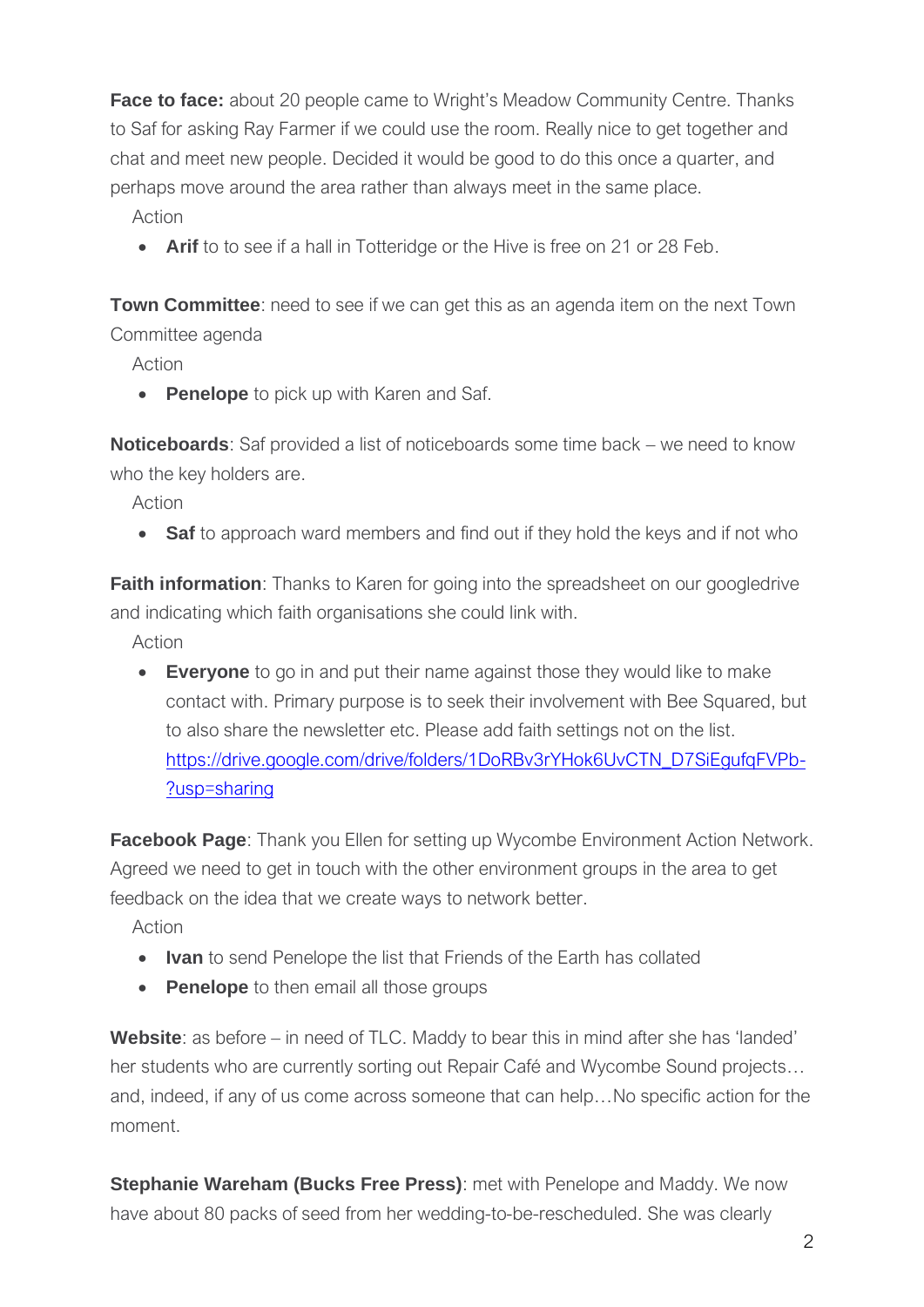keen to support what WE is doing, and we can get back in contact when we have particular projects.

# **Queen's Green Canopy**

Second prize to Phil (first prize went to Sally a fortnight ago!), for adopting a number of spaces.

Action

• **Everyone** please to go into the spreadsheet and adopt some spaces to go and survey. Please also add missing spaces and generally update the information as you see fit.

[https://drive.google.com/drive/folders/1DoRBv3rYHok6UvCTN\\_D7SiEgufqFVPb-](https://drive.google.com/drive/folders/1DoRBv3rYHok6UvCTN_D7SiEgufqFVPb-?usp=sharing) [?usp=sharing.](https://drive.google.com/drive/folders/1DoRBv3rYHok6UvCTN_D7SiEgufqFVPb-?usp=sharing)

### **Bee Squared**

Jean to have a go at reformatting our leaflet to fit A5 rather than A4. Jean has made good progress on assembling what is needed for a bid to the community board, but we will need information on match funding before we submit, so plan to submit in the new year.

Actions

- **Sally** to see is she has a Johnson and Johnson contact
- **Fay** to explore supermarket funding possibilities
- **Jenny** to explore with BNU to see if they would take on the job of packing the seed [Jenny – let me (Penelope) know if you want some more info on this!!]

### **Wycombe Sound**

Maddy has circulated some dates for training.

Action

• **All** who want to be involved to respond to Maddy.

### **Verges**

Sally to check in with Rosie about now to see how things are progressing following the meeting with her in September (this action was previously with Fay)

Action

• **Sally** to check in with Rosie.